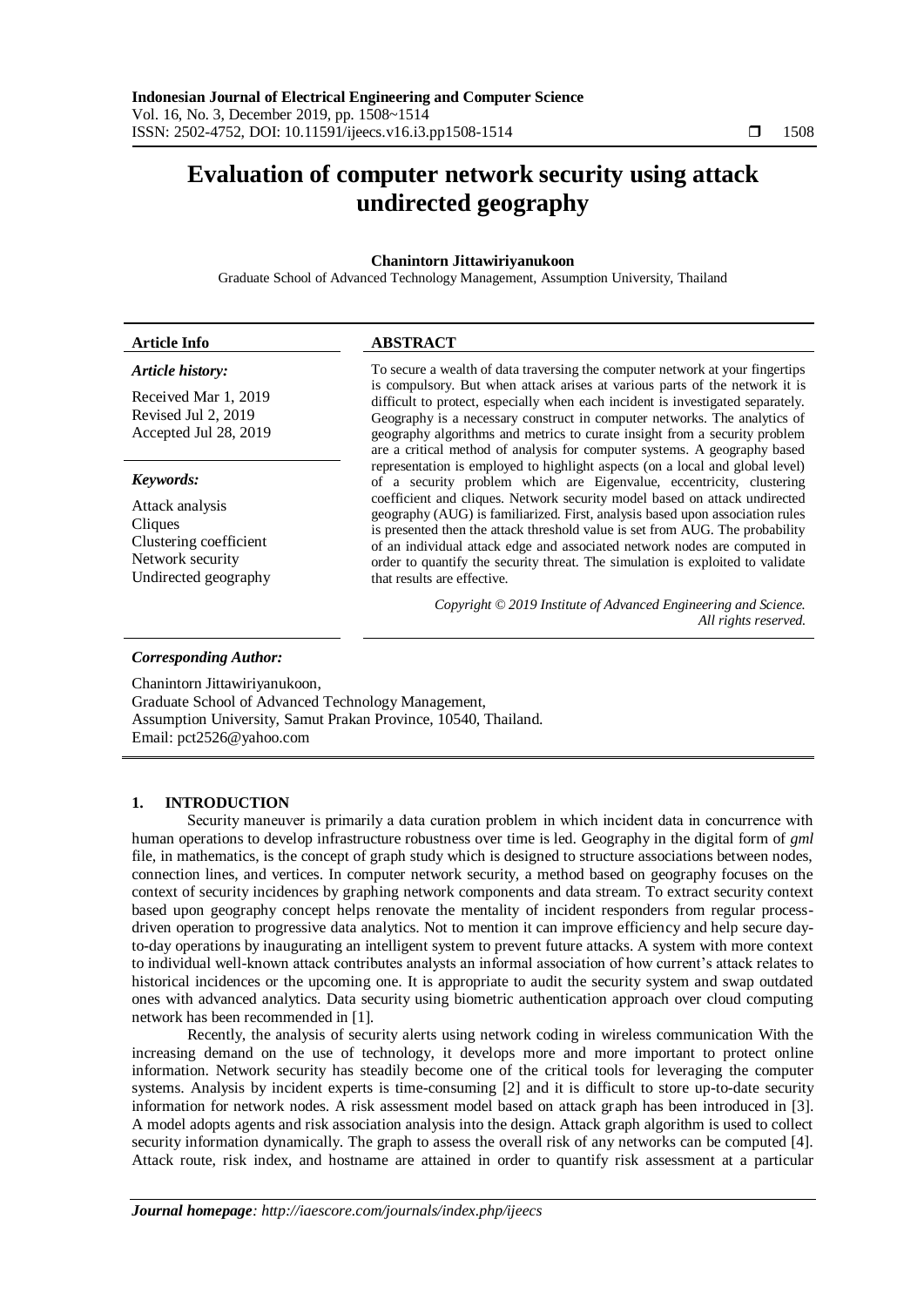network node. The experimental results show the effectiveness and validation of the model. Once security warnings are inspected and taken into account as isolated, independent incidences, security analysts encounter how to determine patterns and relations in order to identify the associations and source of the attack. In many problems, incident data analysts collected is unstructured and not warehoused in a fashion that avails for automation network has been presented in [5]. However, the latency reduction, the improved quality of the wireless connection and the increased throughput are main objectives of the research. There have been several types of research based on network coding for the improvement of network efficiency in wireless environments. The network coding reflects the advantage of increased throughput and efficiency as it can handle higher traffic than the conventional network [6].

Security can be monitoring as a basic requirement for any computer networks as described in [7]. The traffic graph concept has been introduced and used to help identify the network structure. From the point of the adjacency matrix, potential risks are assessed and the attack is allocated. Multiple attacks and steps are also traced in case of the critical situation. The approaches based on a general graph concept [8-12] focus on medical images, human life, network securitytraffic and transportation. In order to monitor real-time based network traffic, the system needs a reliable scheduling mechanism as mentioned in [13]. The connection analysis and traffic flow of routing mechanism have been proposed by [14]. But the set of connection can only be applied to the static wireless network. The distributed network coding-aware routing which tolerates packets from two directional flows is encrypted as suggested in [6]. In this paper, network security is evaluated by employing the attack associated with the undirected geography. Related to this, the digital geography which is undirected graph is adapted to analyze the attack based on network security metrics. It becomes more effective if security metrics tend to concentrate on individual network nodes but longer latency and queues. Thus, the analysis is not a good application for time-sensitive services like multimedia or big data. Moreover, once an intermediate router gets an acknowledged packet then it has to relay and these results in augmented delay.

The research centers on evaluating the computer network security based on the attack records from undirected geography. All metrics generated by AUG are considered for security issue. First, the computer network has been geographed to compute all relevant parameters. Second, assumptions for the attack model are set, and these variables are used to calculate for the possibility of attacks. Lastly, results and analysis are discussed in order to remark the future research recommendation.

# **2. DIRECTED AND UNDIRECTED GEOGRAPHY**

# **2.1. Directed Geography Model**

A digital geography can be mathematically constructed by two components: a set of vertices and linked by edges. In order to model a computer network to a geography representation, it is to consider the network topology and the link (connection) per se [15]. In general, computer nodes are geographed to symbolize devices structured in the network environments while edges represent communication channels for the information flow. Edges also direct the flow of the traffic between nodes. A geography called directed geography consisting of no various edges nor self-loop (diagonally zeroed out in an adjacency matrix). A *directed geograph G* represents a well-organized but imperfectly connected triple *(V(G), E(G),IG)* where  $V(G)$  is a set of vertices,  $E(G)$  is a set of edges and an *incidence function*  $I_G$  associating with each edge of G as displayed in Figure 1.



Figure 1. The adjacency matrix (*A*) and incidence matrix (*I*) representation of directed geography on five vertices

#### **2.2. Undirected Geography Model**

The dissimilarity between an undirected and a directed geography is that the undirected geography becomes a strongly connected one. It is more apparent if the road in the city or all streets are not single directions. If the streets are well connected, then from any part of the city to others can be accessible.

*Evaluation of computer network security using attack undirected geography (Chanintorn Jittawiriyanukoon)*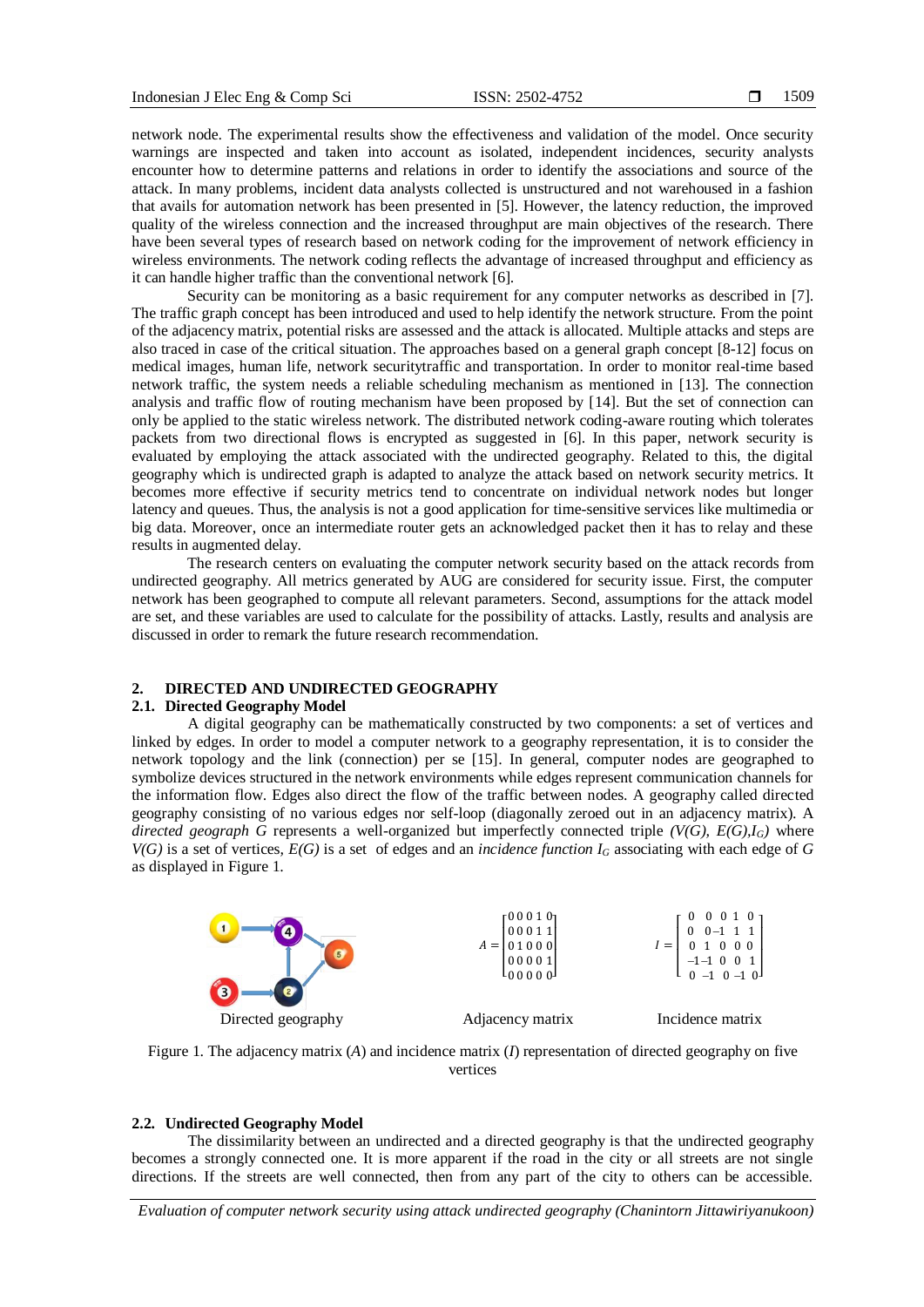Undirected edges are strongly connected but not well-organized pairs of vertices. If all edges are undirected, or bi-directional, then the computer network is called an undirected network (geography). In this research, all geographies are undirected and finite, with optional self-loops and multiple edges. Let an *undirected geograph G* represents a disordered but perfectly connected triple *(V(G), E(G),IG)* where *V(G)* is a set of vertices,  $E(G)$  is a set of edges and an *incidence function*  $I_G$  associating with each edge of  $G$  as shown in Figure 2. Assume that G consists of *n* vertices and *m* edges. Thus the incidence matrix  $[I]_{n \times m} = [d_{ij}]$  with regard to  $V(G)$  and  $E(G)$ , where



Figure 2. The adjacency matrix (*A*) and incidence matrix (*I*) representation of undirected geography on five vertices

#### **2.3. Attack Analytical Model**

Attack geography approach is a basic tool to assess the security of a computer network [16]. It has been used to model the vulnerabilities of the computer systems and their prospective activities. The effective activity directing to minimal loss/damages of the systems is a matter of security concern. The task has been performed in detecting, modeling, analyzing, and facilitating the attacks. But in general, geographies are complicated and hefty to be translated and comprehensive by security analysts. Then in order to determine vulnerabilities in the computer network as such and simplify the representation of a target system, an attack geography corresponding to a target network for analysis and response must be firstly generated. A vulnerability-based attack can be graphed out, where the condition denotes the system's state-space or security-related vulnerability and activities are modeled for analysis. This also helps prioritize the security responses in terms of both repair and integrity. Next proposed algorithm as demonstrated in Figure 3 is opted to identify the attacks.

> **Proposed Algorithm** 1: **Require:** Geography Dataset matrix which contains *n* rows and *n* columns; List of vulnerability ID (VID); 2: **Procedure:** Find all possible paths under VID attacks from *m* nodes being attacked; Max. No. of edges per node in the network topology =  $e$ ; 3: **for**  $i = 1$  to *m* do 4: **for**  $j = 1$  to  $e$  do 5: **V.Path** = All.Paths  $\in$  Vul.Path.Check = True; /\*\* Vulnerability found \*\*/ 6: **end for 7: Compute** *AS*[*i*]; /\*\* Compute severity \*\*/ 8: **end for** 9: **Compute** α ; 10: Set order to outclass  $k \in \{1, 2, 3, \dots, m\}$  associated to severity level  $\alpha$ ; /\*\* Priority sequence from highest to lowest severity level \*\*/ 11: **for** ∀ $k \in m$  do 12: **Outclass** node *k* corresponding to *k* sequence ; 13: **end for**

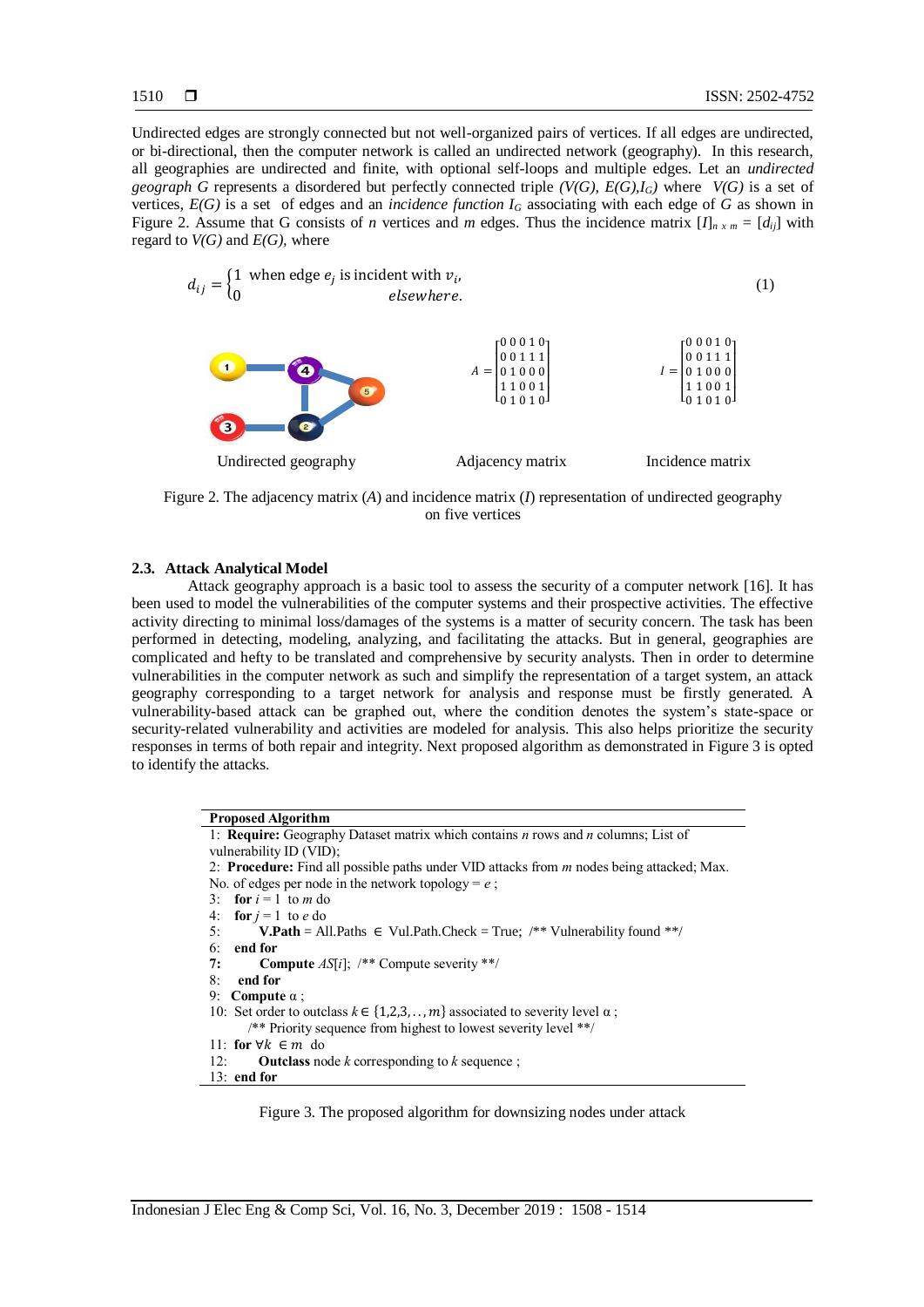The adjacency matrix  $A_{n \times n}$  represents the link of an individual edge in the attack geography. Thus the adjacency matrix points out every step in the attack. Thoroughly in another way round, the rows and columns of *A* have to be taken into account in order to trace attack steps. Obviously, *A* can be elevated to any matrices product without upsetting the original structure of the attack geography as listed in Equation (2). The performance of the partition algorithm discussed in [17] can be used to obtain a shorter processing time as well as to avoid complexity in calculation cost of which is not beyond  $O(n^2)$ . Moreover, in the case of big data processing, a solution of missing and impaired datasets presented in [18] can be utilized.

$$
A^n = \prod_{i=1}^n A_i \tag{2}
$$

Let us assume an attack probability based upon each vulnerability  $(P_a)$  can be computed as follows:

$$
\boldsymbol{P}_a = \prod_{i=1}^n p_i \boldsymbol{v}_i \tag{3}
$$

where  $v_i$  is defined as the  $i^{th}$  vulnerability employed by the attacker while  $p_i$  means the attack probability of the according vulnerability. Note that vulnerabilities in this paper are noticeable by their IDs as listed by the National Vulnerability Database. In order to identify the attack path, a geography of computer network demonstrates the connection between the node being attacked by vulnerabilities and particular edges. A geography displays the penetration of vulnerabilities. Apparently, a vulnerability-based attack geography can be pictured and then vulnerability attack paths are graphed where a security issue develops the state space. For instance, it is being assuming that there were three different vulnerabilities in the current network topology,  $v_1$ ,  $v_2$  and  $v_3$ . Their dependencies are that  $v_1 \rightarrow v_2 \rightarrow v_3$  which means  $v_1$  is the successor of  $v_2$  and  $v_3$ is the successor of  $v_2$  respectively. Suppose node 1 ( $N_1$ ) was detected by ( $v_1$ ,  $v_2$ ),  $N_2$  was detected by ( $v_2$ ,  $v_3$ ) and  $N_3$  was detected by  $(v_1, v_3)$ . All possible attack paths developed by the aforementioned three vulnerabilities can be alert as shown in Table 1. Attack path is a set consisting of the series of nodes and activity in order to achieve the attack goal. The activities are not only inclusive of vulnerabilities and their associations but also the normalized value (where  $|\hat{\mathbf{u}}| = \begin{bmatrix} \vec{u} \\ \frac{\vec{u}}{\sqrt{u}} \end{bmatrix}$  $\frac{u}{\Vert \vec{u} \Vert}$ ) of these parameters such as load (*L*), Eigenvalue (*E*), random-walk (*R*), closeness (*C*), degree (*D*), and cliques (*CL*) and the weight in the attack path. The attack severity (*AS*) can be quantified by the computation of

$$
AS = P_a \cdot L \cdot E \cdot R \cdot C \cdot D \cdot CL \tag{4}
$$

Table 1. Possible attack paths.  $N_1v_1 \rightarrow N_1v_2 \rightarrow N_2v_3$ <br>  $N_1v_1 \rightarrow N_1v_2 \rightarrow N_2v_3$ <br>  $N_3v_1 \rightarrow N_2v_2 \rightarrow N_2v_3$ <br>  $N_3v_1 \rightarrow N_2v_2 \rightarrow N_3v_3$  $N_1v_1 \rightarrow N_1v_2 \rightarrow N_2v_3$ <br>  $N_1v_1 \rightarrow N_2v_2 \rightarrow N_3v_3$ <br>  $N_3v_1 \rightarrow N_1v_2 \rightarrow N_2v_3$ <br>  $N_3v_1 \rightarrow N_1v_2 \rightarrow N_2v_3$  $N_3v_1 \rightarrow N_1v_2 \rightarrow N_2v_3$  $N_1v_1 \rightarrow N_2v_2 \rightarrow N_2v_3$ <br> $N_3v_1 \rightarrow N_1v_2 \rightarrow N_3v_3$ 

It is noted that it is typically several attack paths occur simultaneously in the target geography. Spontaneously, the higher number of distributed attacks the lower security as attacker possibly achieves his goal. In order to avoid this successful attack, the highest figure of AS among all attacks  $(\alpha)$ , which can be defined by Equation (5) must be discovered and discarded.

(5)

$$
\alpha = \max_{i \in n} AS_i
$$

#### **3. NETWORK SECURITY MODEL**

Usually, no security analyst likes to experience the attack but it extensively comes to life. To lower the damage of attacks cost helps lead to increased productivity. If rapid protection is not provided, the damage cost arises exponentially. Then, specific models and procedures are required to quickly analyze the attack activities. The geography model of a computer network is the common graph concept producing graph structure in the format of geography markup language (*gml*). *GML* models are appropriate for the design of computer networks in the senses of control, traffic management, and processing capacities [19]. The *gml* model used in this research is introduced in this section. It is assumed that the target computer network composes of *n* independent nodes stored in the dataset. The geography dataset is an input of the simulation in which the geography of the corresponding network is drawn out as depicted in Figure 4. The network consists of several components such as computers, servers, network hubs, routers, switches and other

*Evaluation of computer network security using attack undirected geography (Chanintorn Jittawiriyanukoon)*

1511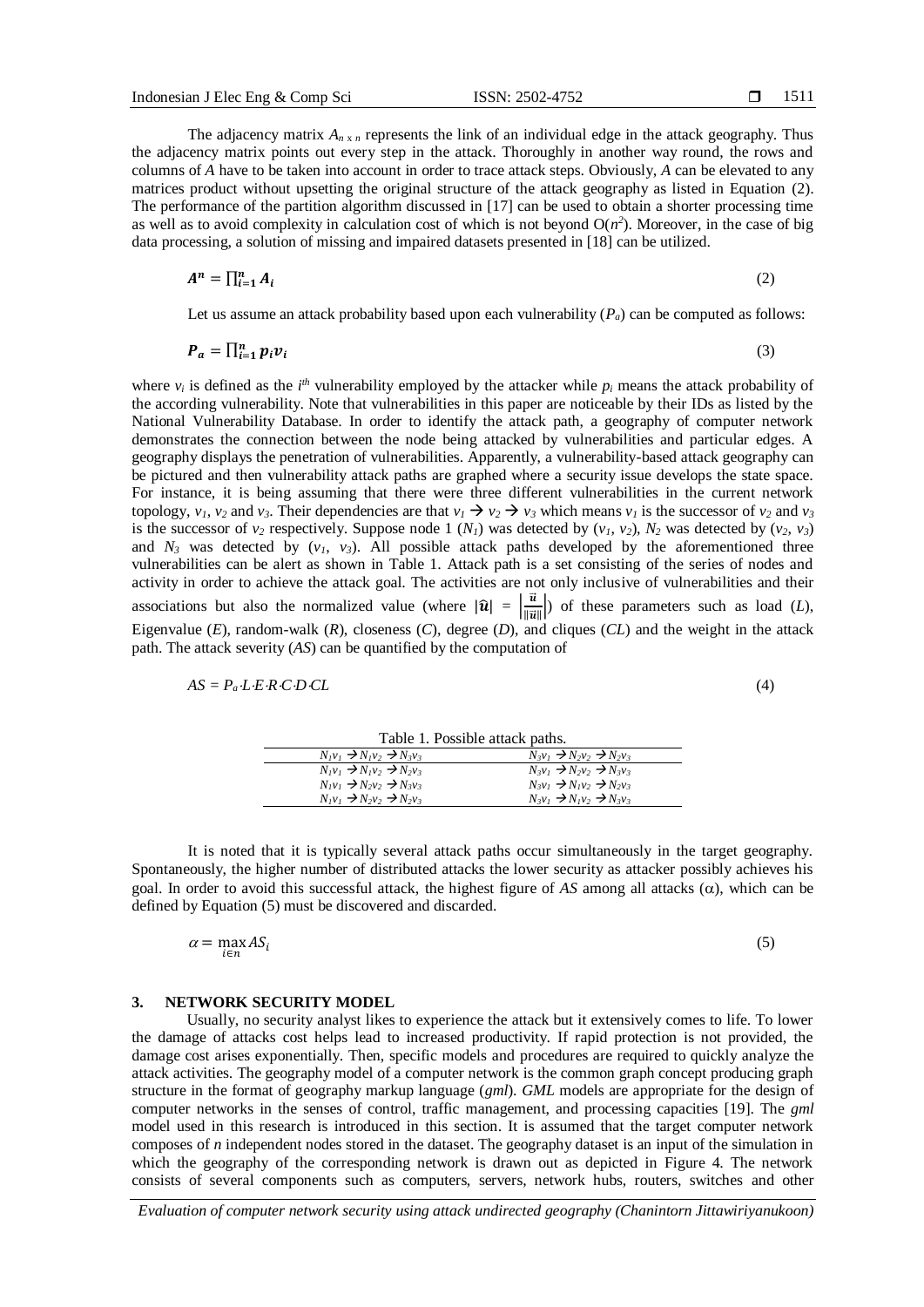interconnected devices. The simulation is used to measure the network metrics listed in the previous section such as cliques, closeness, degree etc. Thus the attack severity is computed by Equation (4) based on vulnerabilities, attack paths, and network metrics. A surgery application using simulation as a prototype can be found in [20].



Figure 4. The geography of computer network with hundred nodes

#### **4. SIMULATION RESULTS AND ANALYSIS**

In order to simulate the attack geography, the initial structure of the synthetic *gml* dataset with 62 nodes is generated as shown in Figure 5. The different vulnerabilities based upon VID from the National Vulnerability Database (#7419, #7434 and #9276) are also set up to attack three dissimilar nodes (node 14, 37 and 42). The attack probabilities are assumed to be 0.5, 0.3 and 0.2 for *v1*, *v<sup>2</sup>* and *v<sup>3</sup>* respectively. The alert of successful attacks on specific nodes is displayed on the attack geography as depicted in Figure 6. In order to compute for *AS*, normalized parameters from the attack geography in Figure 5 are taken into account as summarized in Table 2. Note that results displayed in Table 2 are only the possible figures for each parameter in the ascending order rather than summarizing them in detail of individual node format. Attack severity is calculated as shown in Table 3. It is apparent node 14 needs to be protected immediately as it exhibits the highest *AS* compared to others.



Figure 5. The initial attack geography with 62 network nodes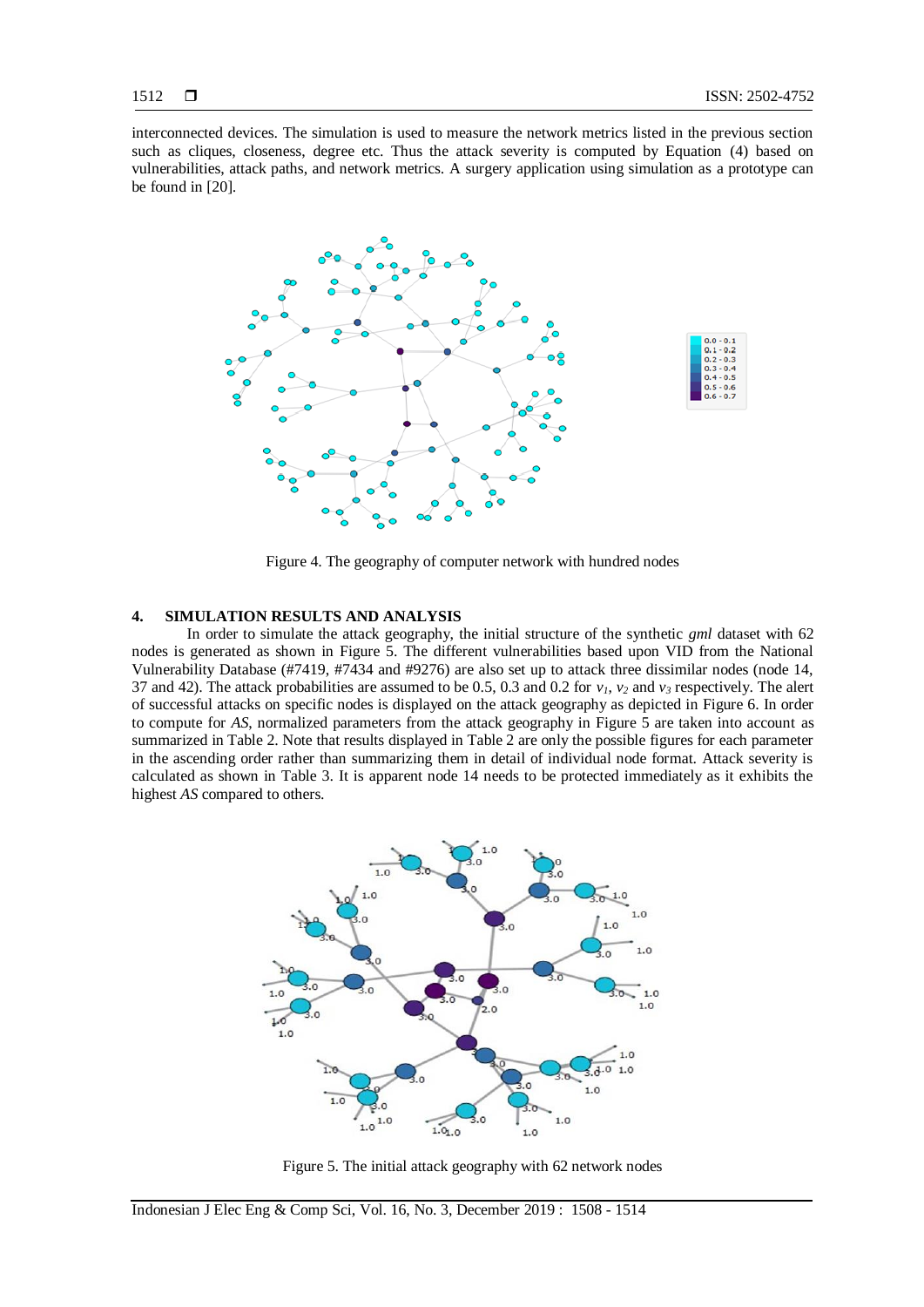

Figure 6. The geography with specific nodes under attack

| Table 2. Simulation results |      |          |     |      | Table 3. Attack severity results |       |       |
|-----------------------------|------|----------|-----|------|----------------------------------|-------|-------|
| Nodes = $62$                |      |          |     |      |                                  | AS    |       |
|                             | E    | R        |     | D    | CL.                              | #7419 | 0.416 |
| $\Omega$                    | 0.04 | $\Omega$ | 459 | 1.96 |                                  | #7434 | 0.36  |
| 0.06                        | 0.1  | 0.05     |     |      | 3                                | #9276 | 0.224 |
| 0.18                        | 0.18 | 0.11     |     |      |                                  |       |       |
| 0.38                        | 0.23 | 0.17     |     |      |                                  |       |       |
| 0.5                         | 0.26 | 0.22     |     |      |                                  |       |       |
| 0.62                        | 0.29 | 0.28     |     |      |                                  |       |       |
|                             |      | 0.34     |     |      |                                  |       |       |
|                             |      | 0.45     |     |      |                                  |       |       |
|                             |      | 0.63     |     |      |                                  |       |       |
|                             |      | 0.68     |     |      |                                  |       |       |

# **5. CONCLUSION**

Quantitative evaluation for computer network security [21-25] has critical impacts on the pro-active operation of the network protection. The existing approaches are short of a self-controllable mechanism thus an appropriate security model has been presented in this paper. In this regard, the proposed algorithm to evaluate the security of the computer networks is presented. The main contribution of this research is to help analyze AUG to discover the spotted attack in the geography. In practice, AUG fundamentally is complex and outsized then it is not too easy to comprehend. The proposed algorithm helps streamline the geography and makes it comprehensive for security analysts. The proposed algorithm is to calculate the attack severity of vulnerabilities. The simulation results give the significant immediate response in order to protect the computer networks. Another investigation may include cost-effective analysis for the case of multiple attacks. Assuming the occurrence of vulnerabilities attack follows a Markov chain then the approximation method can be used to reduce the complexity in simulation execution in the next study.

# **REFERENCES**

- [1] A. A. M. Bastina and N. Rama, "Biometric Identification and Authentication Providence using Fingerprint for Cloud Data Access," *International Journal of Electrical and Computer Engineering (IJECE)*, vol. 7, pp. 408-416, 2017.
- [2] Q. Wu, et al., "Evaluation of Network Connection Credibility based on Neural Network," *Journal of Computers*, vol. 6, pp. 2567-2573, 2011.
- [3] L. Xie, et al., "Network Security Risk Assessment Based on Attack Graph," *Journal of Computers*, vol. 8, pp. 2339- 2347, 2013.
- [4] Y. Chen, et al., "Optimizing Large Query by Simulated Annealing Algorithm Based On Graph-Based Approach," *Journal of Software*, vol. 6, pp. 1655-1663, 2011.
- [5] M. Jeong and S. Ahn, "A Network Coding-Aware Routing Mechanism for Time-Sensitive Data Delivery in Multi-Hop Wireless Networks," *Journal of Information Processing Systems*, vol. 13, pp. 1544-1553, 2017.

*Evaluation of computer network security using attack undirected geography (Chanintorn Jittawiriyanukoon)*